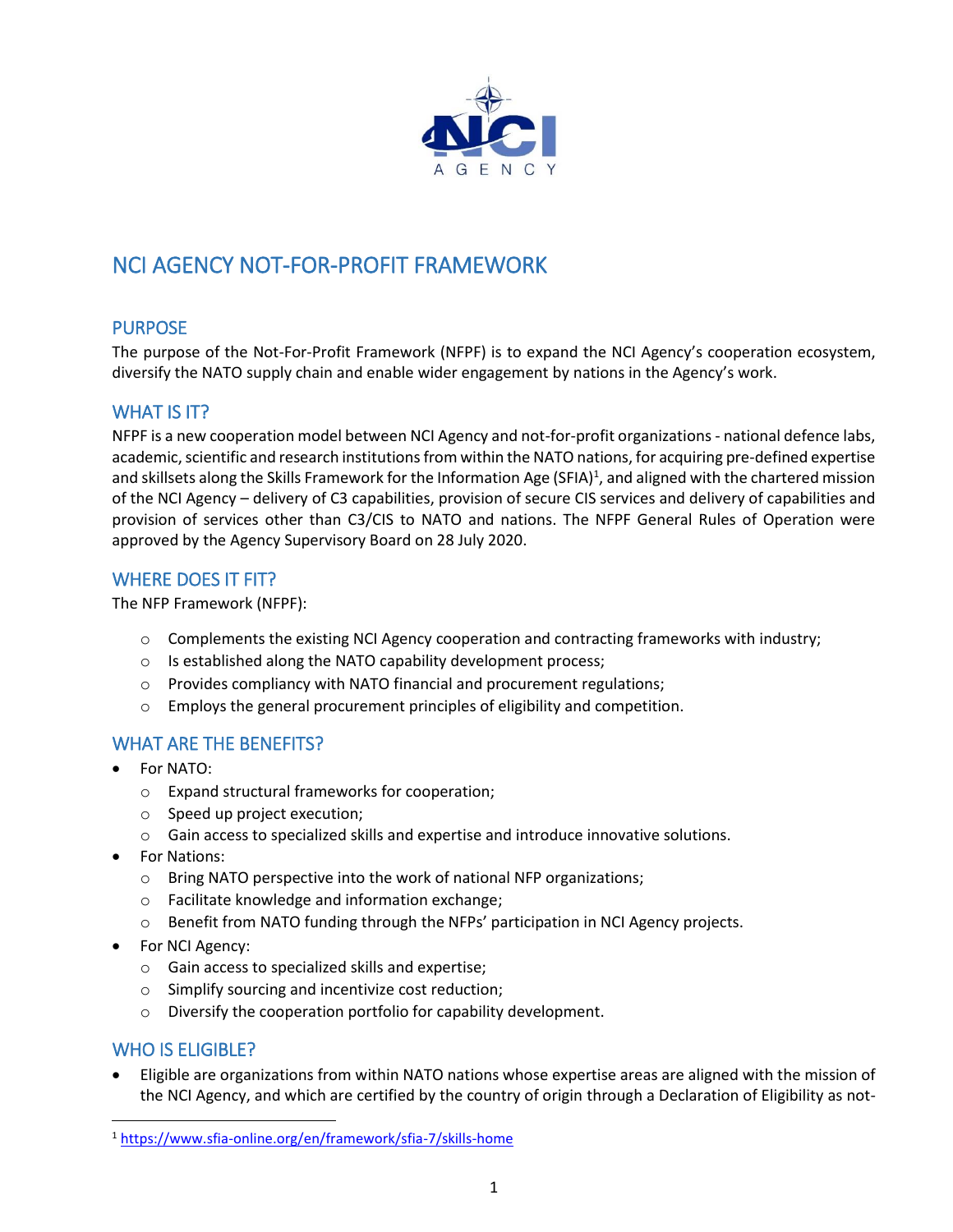

profit making or having a legal or statutory obligation not to distribute profits to their stakeholders or individual members.

- Excluded from NFPF participation are organizations that include industries in their memberships.
- Organizations participating in the NFPF are excluded from participation at any tier in any of the NCI Agency's procurements addressed to industry and vice-versa.

# HOW DOES IT WORK?

#### CONTRACTING PROCEDURE

The NFPF cooperation model is a two-step contracting procedure:

- $\circ$  First, NFPF Agreements are signed between the NCI Agency and NFP Organizations for participation in the NFPF.
- o Then, at the second step, competitions for NFPF Task Orders will be conducted amongst the NFPF Agreement holders in support of specific NCI Agency requirements.

#### NFPF AGREEMENTS

NFPF Agreements will have a validity period of five years and will be subject to a NFPF Declaration of Eligibility (NFPF DoE). The following process will be used for establishing NFPF Agreements:

- 1. The national NFP organization downloads the NFPF General Rules of Operation and requests the template for the NFPF Agreement via the functional mailbox [NFPF@ncia.nato.int;](mailto:NFPF@ncia.nato.int)
- 2. The national NFP organization submits the NFP application to the NCI Agency  $-$  (1) filled-in NFPF Agreement template and (2) NFP's expertise and skillset areas adopted from SFIA;
- 3. NCI Agency requests the NFPF Declaration of Eligibility (DoE) via the respective national delegation to NATO;
- 4. NCI Agency receives NFPF DoE via the respective national delegation to NATO;
- 5. NCI Agency establishes the NFPF Agreement with the national NFP organization.

#### NFPF DECLARATIONS OF ELIGIBILITY

The NFPF Declarations of Eligibility have a validity period of five years and will contain the full statutory name and address of the NFP organization. The country of origin must declare that this NFP organization:

- $\circ$  Has expertise areas aligned with the mission of the NCI Agency delivery of C3 capabilities, provision ofsecure CIS services and delivery of capabilities and provision of services "other than C3/CIS" to NATO and nations;
- $\circ$  Is not-profit making or having a legal or statutory obligation not to distribute profits to their shareholders or individual members;
- o Has the necessary financial, technical and professional competence to be admitted by the Government of the country of origin as bidders were it responsible for awarding contracts of this nature under the NFPF.